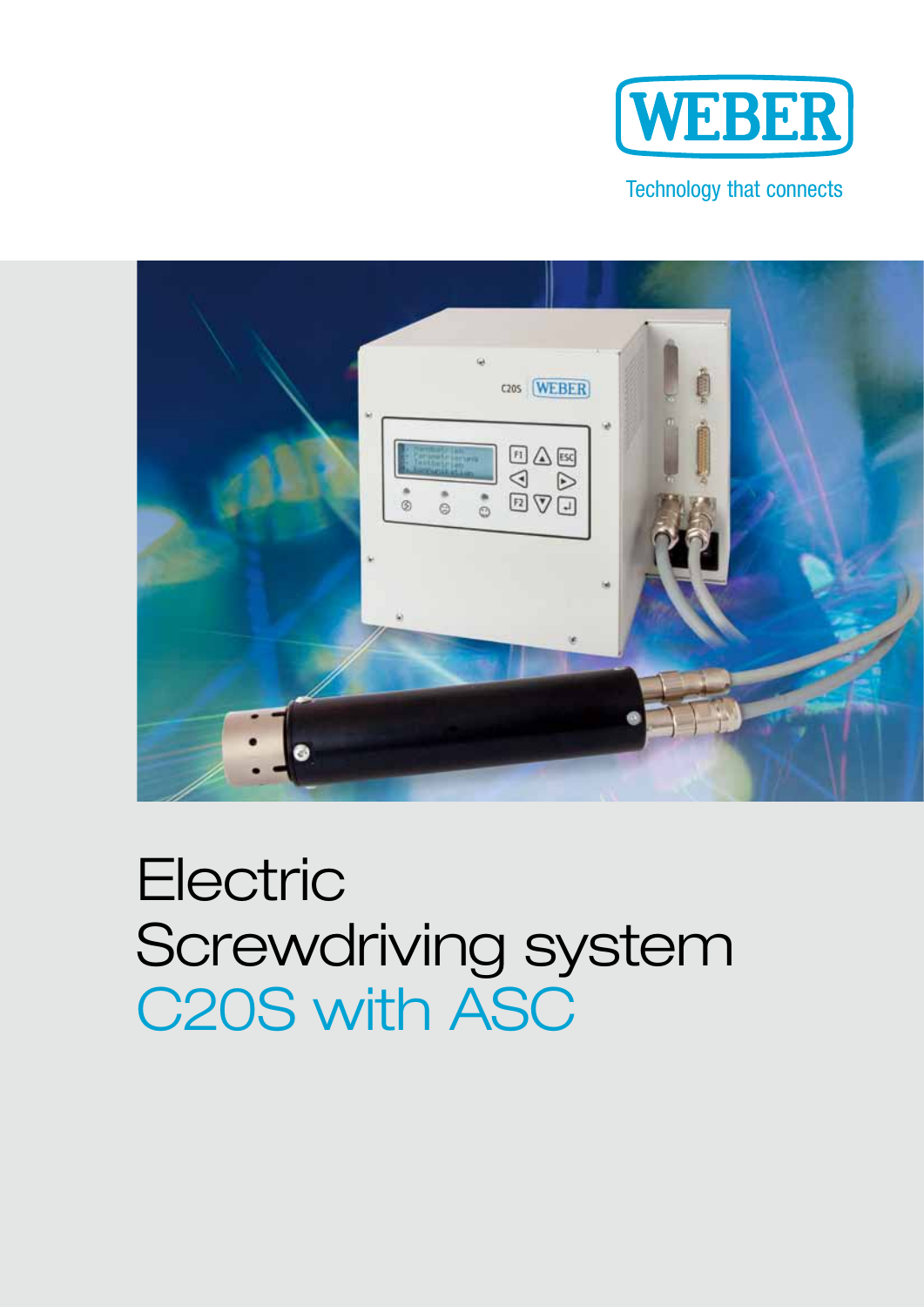### Controller C20S process controller for power drive ASC



*Controller C20S with four lines text and LED display*

#### Features C20S

- Four lines text display
- \_ 7 programms
- Different screwdriving strategies designed to meet all handheld and stationary screwdriving processes
- \_ Customer interface digital IO with external program start
- \_ Digital or analogue depth sensors applicable
- Transfer of screwdriving results and curves via RS232 (optional USB)
- USB interface for saving and backup of programs and parameters

The controller was especially designed for our new ASC power drive.

With the C20S you can actuate the ASC by different screwdriving strategies – to meet your application requirements as the best as possible.

Following parameters can be defined: torque, driving speed, time and depth (analogue and digital)

#### Technical data C20S:

- Password protected menu
- Interfaces: Digital IO, RS232, optional USB
- Temperature sensor for power drive
- Display languages: German / English / French / Spanish / Italian / Czech
- Dimensions: 260 x 230 x 175 mm (W, H, D)
- Weight: 9.5 kg
- Power supply: 230/115 V 50/60 Hz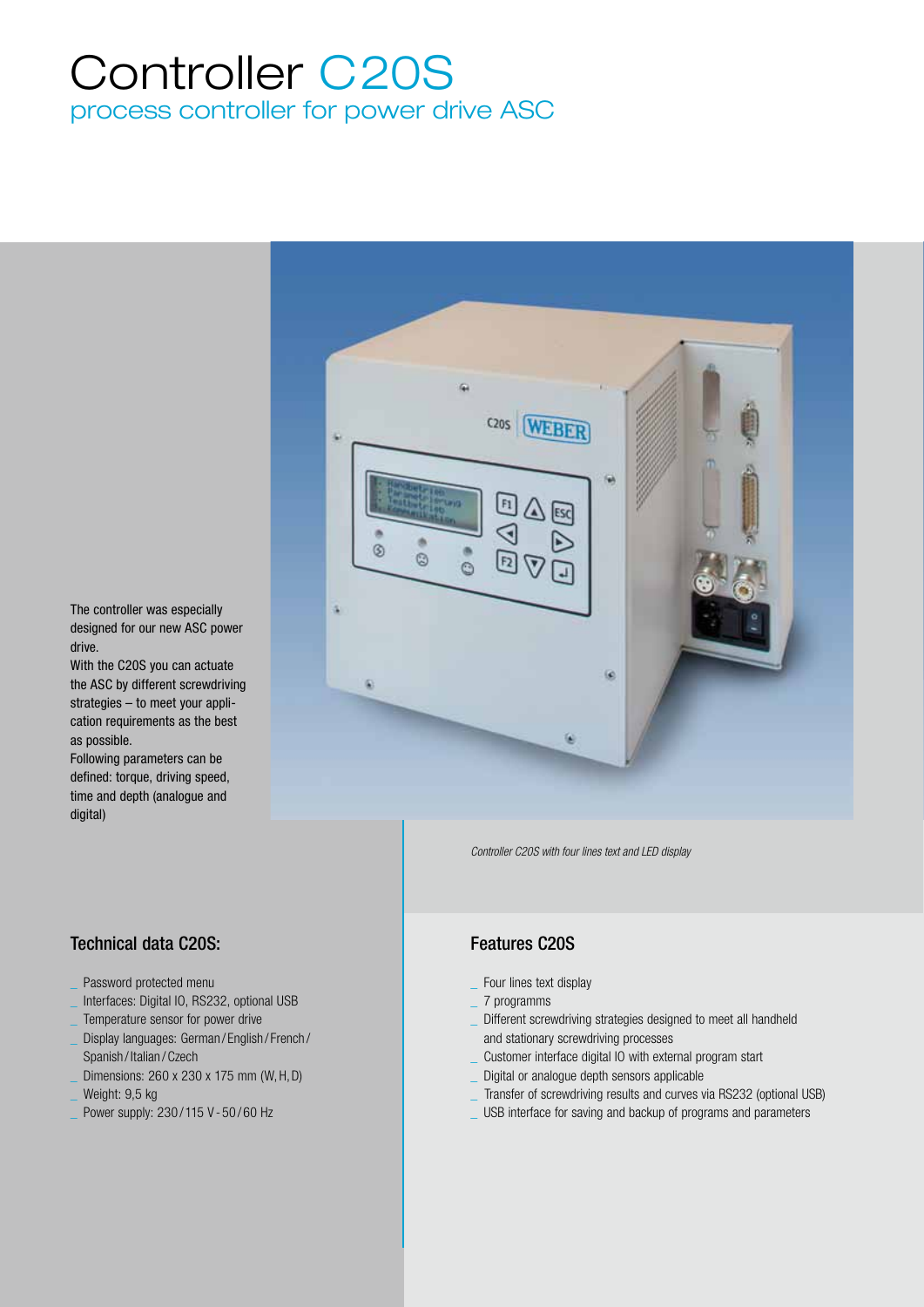## Power drive ASC

for handheld and stationary screwdriving systems



The electric power drive ASC is designed as an inexpensive alternative to air motors. The ASC power drive is a preciely scalable engine that reduces your operating costs significantly and is also characterized by emissionfree and quiet operation.

#### Features ASC

- Flectric motor in three levels:
	- ASC03 to 3 Nm 1,500 rpm
	- ASC10 to 5 Nm 950 rpm
	- ASC10 to 10 Nm 600 rpm
- Fits to HSE & HET handheld systems
- and stationary systems SA & LCS
- \_ Torque measurement

#### Technical data ASC

- Dimensions: diameter 50 mm, length 250 mm
- Weight: 1.4 kg
- \_ Voltage: 36 .. 10 V DC